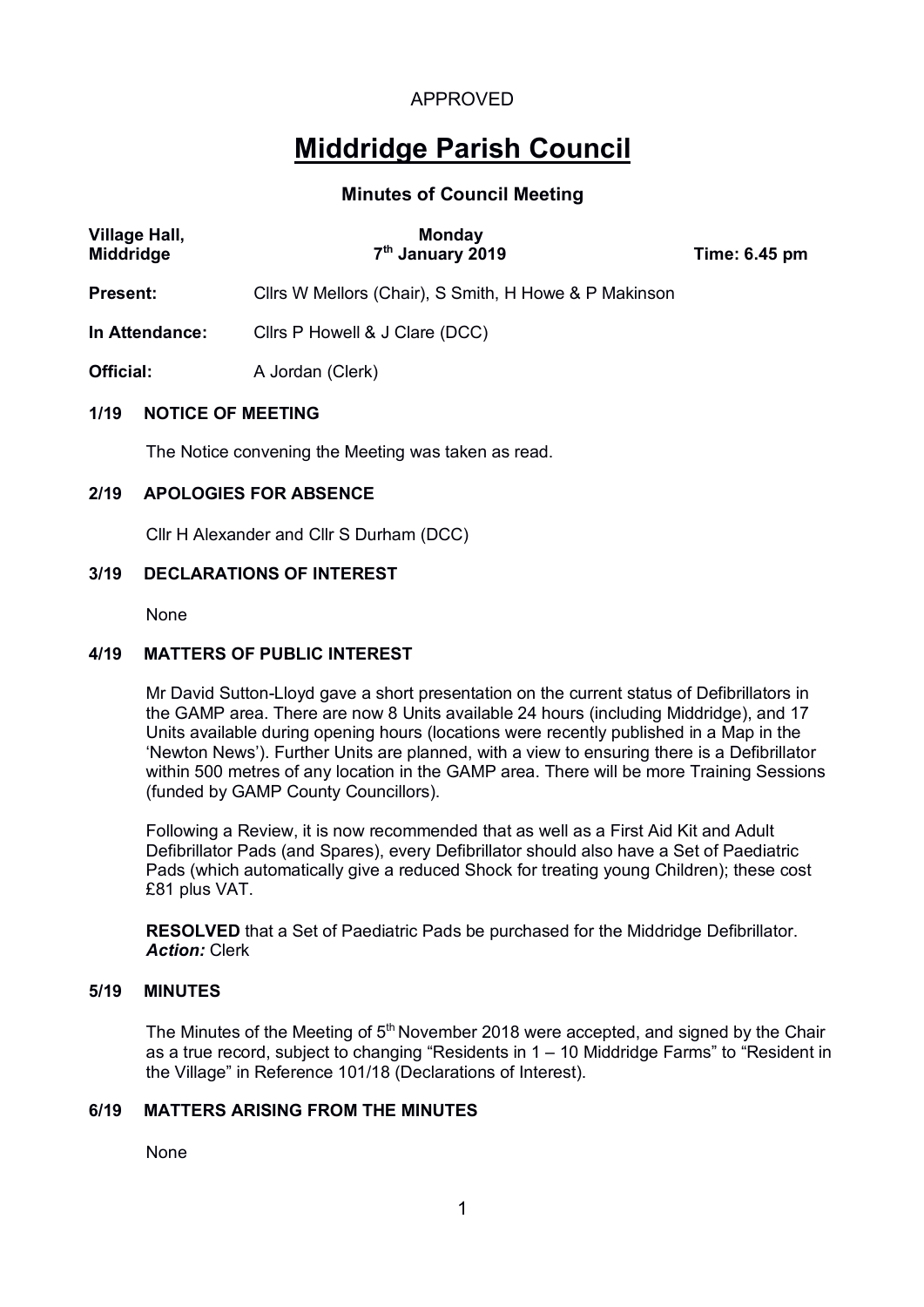# **7/19 POLICING**

There has been another Incident of Arson involving the Kissing Gate on Path 7 ("The Tramway"), but unfortunately the Police are still unable to identify the Culprit(s) because of a lack of Evidence. The Arson Attacks were also discussed at the November GAMP Board Meeting.

A Car was recently stolen from a House in Eden Grove. The same people then tried to break into another House, but were filmed on CCTV, and subsequently arrested. They were quickly brought to Trial, and are now serving Prison Sentences.

#### **8/19 "ELDON WHINS" DEVELOPMENTS & THE COUNTY PLAN**

The Persimmon Homes "Eldon Whins Extension" Planning Application for their "Eldon Whins" Site, which included an additional 3 Houses (for a Total of 72 Houses), has been approved by the DCC Planning Committee.

A new Version of the County Plan should be released for Public Consultation this month.

#### **9/19 GROUNDS MAINTENANCE & GENERAL REPAIRS**

#### **(a) Street Light Removal**

Thanks to DCC Cllr John Clare, DCC have now agreed to split the SLA Payments over two years, which means the Parish Council can afford the Cost without needing a Loan, and they have agreed to proceed on this basis. Although DCC have agreed to repair any damage to the replacement Street Lights, Cllr S Smith suggested that the Parish Council's Insurance Cover should be investigated; this was agreed. *Action:* Clerk

The SLA Legal Document is currently awaited from DCC; this will be circulated to Parish Councillors for their comments before being signed by the Chair. *Action:* Clerk

#### **(b) Tree Maintenance**

Our Ward County Councillors kindly agreed to fund the proposed Tree Maintenance on "The Dock" and the Play Area from their Neighbourhood Budgets; this means this work can go ahead this year. GAMP will be contacted to raise the necessary Application Form(s).

*Action:* Clerk

#### **(c) Walkers Lane Road & Parking**

DCC have **AGREED** to Parking Restrictions on the Roads near the Village Hall, and the necessary Statutory Notices have been posted. It is not yet known when these Restrictions will come into effect.

#### **(d) Parish Paths**

Peter Crinnion of the PPP has responded to queries regarding the Arson Damage to the Path 7 Kissing Gate, but it is not clear what he is prepared to do. This, and other outstanding proposed Path Improvements, are to be raised again. *Action:* Clerk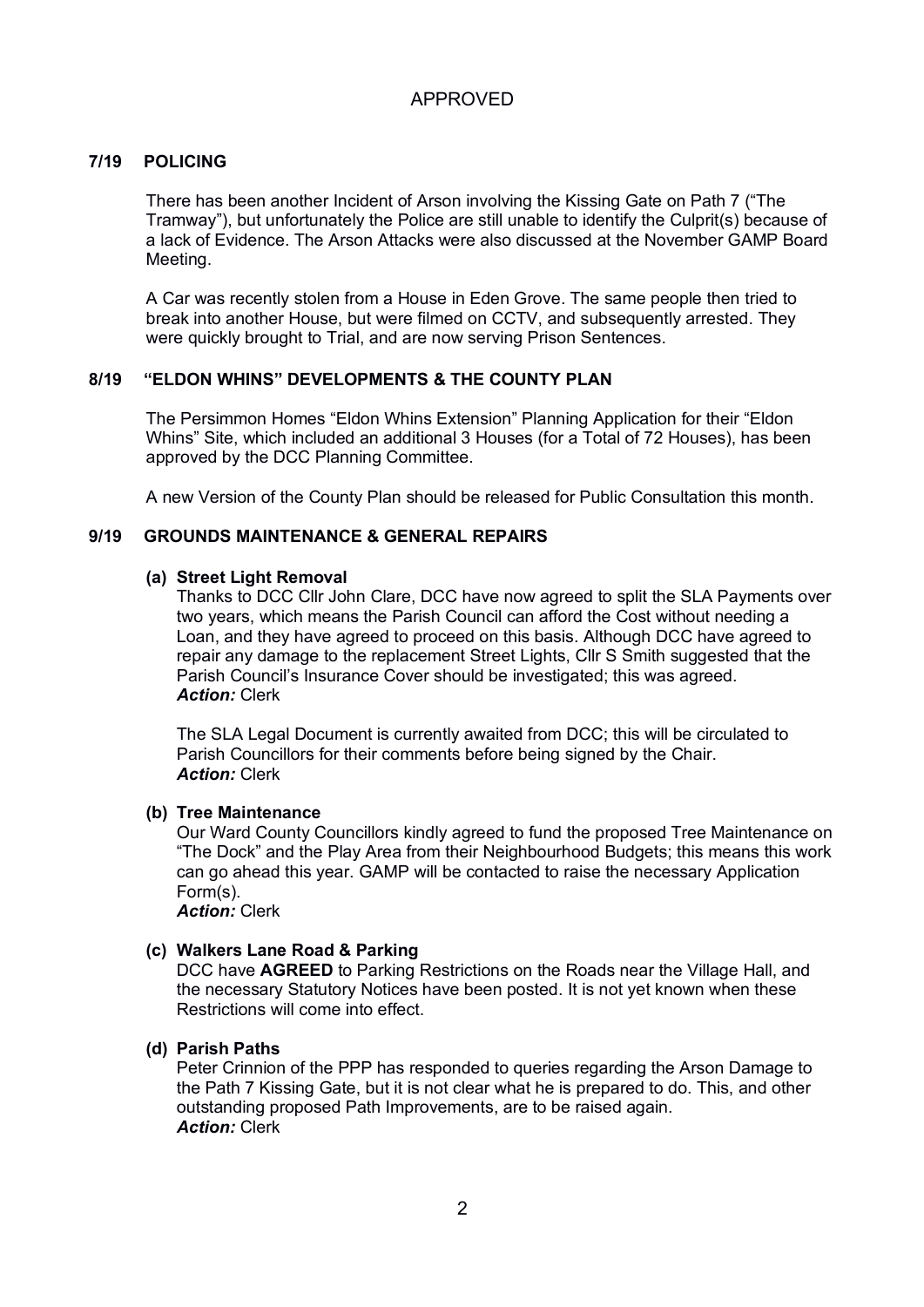Dog Litter – nothing to report.

#### **(e) Village Green Maintenance**

Ian Hayman has now completed this year's Village Green Maintenance, and has submitted an Invoice

# **10/19 PLANNING APPLICATIONS**

The Planning Application for a small Extension to 11, Eden Grove has been approved.

#### **11/19 CHILDREN'S PLAY AREA**

The Clerk's Monthly Inspection Report was approved. "John the Handyman" has found that it is impossible to remove the Circular Table/Seat for treatment indoors, and hence this work will have to await better weather later in the year.

# **12/19 ROAD-TRAFFIC**

Cllr H Howe is trying to contact Greenfield Arts Centre regarding possible replacement "Speed Puppets". DCC Cllr John Clare suggested that Aycliffe Fabrications should also be contacted, and it was indicated that our Ward County Councillors might be prepared to help with the Cost.

*Action:* Cllr H Howe

# **13/19 NEIGHBOURHOOD PLAN (NP)**

The NPWG have now agreed the basic Policies of the Middridge NP, apart from the 'Protected Rural Setting' Policy, which will require further assistance from Shaun Hanson. The next Stage will involve producing a Draft NP, and since the Government Grant Authority might wish to see this as proof that our final Grant had produced the desired result, it has been decided to delay raising this Grant until the start of the next Financial Year (1<sup>st</sup> April), which should provide enough time to produce the Draft NP.

NPWG Members will prepare Proposals for Sections of the NP, which will use the Great Aycliffe NP as a "Model". Members will share their Proposals by Email, and once agreed, the Clerk will collate them into a Draft Document.

**RESOLVED** that the Parish Council be given an opportunity comment on the Draft NP, and formally approve it, before it is released to the Public for their comments. *Action:* Clerk

#### **14/19 ACCOUNTS**

Councillors discussed the 2019/20 Precept, in the light of the decision to commit most of the Parish Council's excess Income and Financial Reserves for the next two years to the Walker's Lane SLA. It was agreed that an increase in the Precept would be justified, but that the Precept could be reduced in future once adequate Financial Reserves have been restored, and when new "Eldon Whins" Residents increase the Parish Council's Income.

**RESOLVED** that the Parish Council's 2019/20 Precept be increased by 5%. *Action:* Clerk